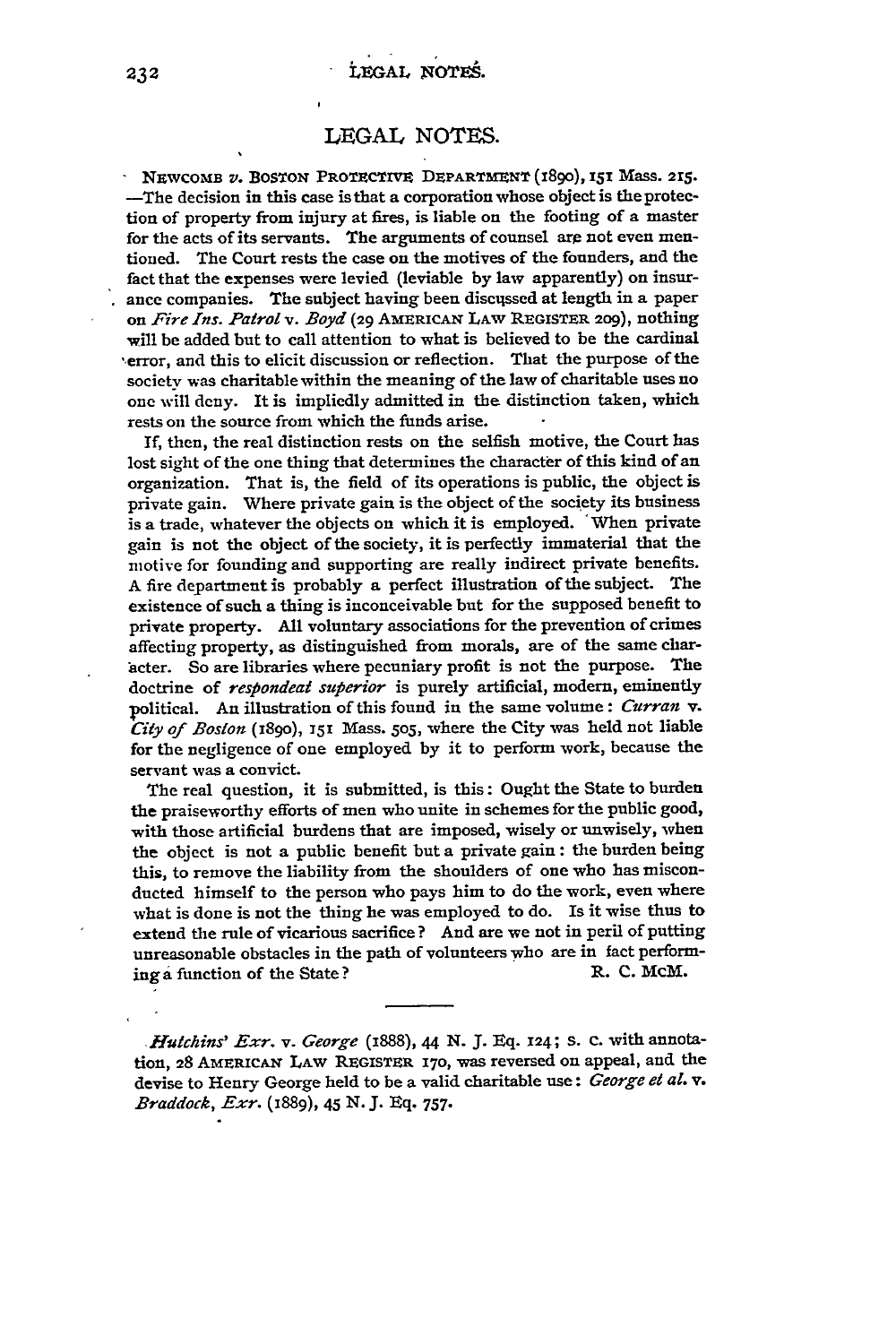LEGAL HOLIDAYS.-To the State Statutes printed in full at the end of the leading article in the March, **189<sup>o</sup> ,** number of this magazine, the following laws, among others, should be added:

**CONNECTICUT.** (See 29 AMERICAN LAW REGISTER, 159.)

**"AN ACT** establishing a Legal Holiday." Approved, March *20,* 1889; Laws, page **8.**

*"Be it enacted by the* Senate and *House of Representatives in General Assembly convened:* The first Monday of September in each year shall be a legal holiday in this State, to be known and designated as labor day."

GIORGIA. (See **29** A1ERICAN LAv REGISTER, **163.)**

**"AN ACT** to amend Sections 2783 and **2783** (a) of the Code, so as to include among the public holidays the 19th day of January, known as Lee's birthday, and for other purposes connected therewith." **Ap**proved, September **28,** 1889; Laws, **pp. 72-3.**

**"** SECTiON I. *Be it enacted by the General Assembly of /the State of Georgia, and it is hereby enacted by the authority of the same,* That on and after the passage of this Act, the nineteenth day of January in each year shall be a public holiday."

**"SEC. 2.** *Be it further enacted,* That section 2783 of the Code be, and it is hereby amended, so that it shall read, 'The following days, viz: The first of January, commonly called New Years Day; the nineteenth day of January, known as Lee's birthday; the twenty-second day of February, known as Washington's birthday; the twenty-sixth day of April, known as Decoration Day; the fourth day of July, called Independence Day; the twenty-fifth day of December, known as Christmas Day; and any day appointed or recommended **by** the Governor of the State, or the President of the United States, or any municipal authority, as a day of thanksgiving, or fasting and prayer, or other religious observances, shall for all purposes whatsoever, as regards the presenting for payment or acceptance, and of the protesting and giving notice of the dishonor of bills of exchange, bank checks and promissory notes made after February **23,** 1875, be treated and considered as the first day of the week, commonly called Sunday, and as public holidays; and all such bills, checks and notes, otherwise presentable for acceptance or payment on said days, shall be deemed to be presentable for acceptance or payment on the secular or business day next preceding such holidays."

"SEC. 3. *Be it further enacted*, That section 2783 (a) of the Code be, and it is hereby amended, so that it shall read, **'** Whenever the first day of January, the nineteenth day of January, the twenty-second day of February, the twenty-sixth day of April, the fourth day of July, or the twenty-fifth day of December shall fall upon Sunday, the Monday next following shall be deemed a public holiday, and papers due on such Sunday shall be payable on the Saturday next preceding, and papers which would otherwise be payable on said Monday shall be payable on the Tuesday next thereafter. Whenever either of the days shall fall on Saturday, the papers due on the Sunday following shall be payable on the above named Monday next succeeding. Whenever either of said days shall fall